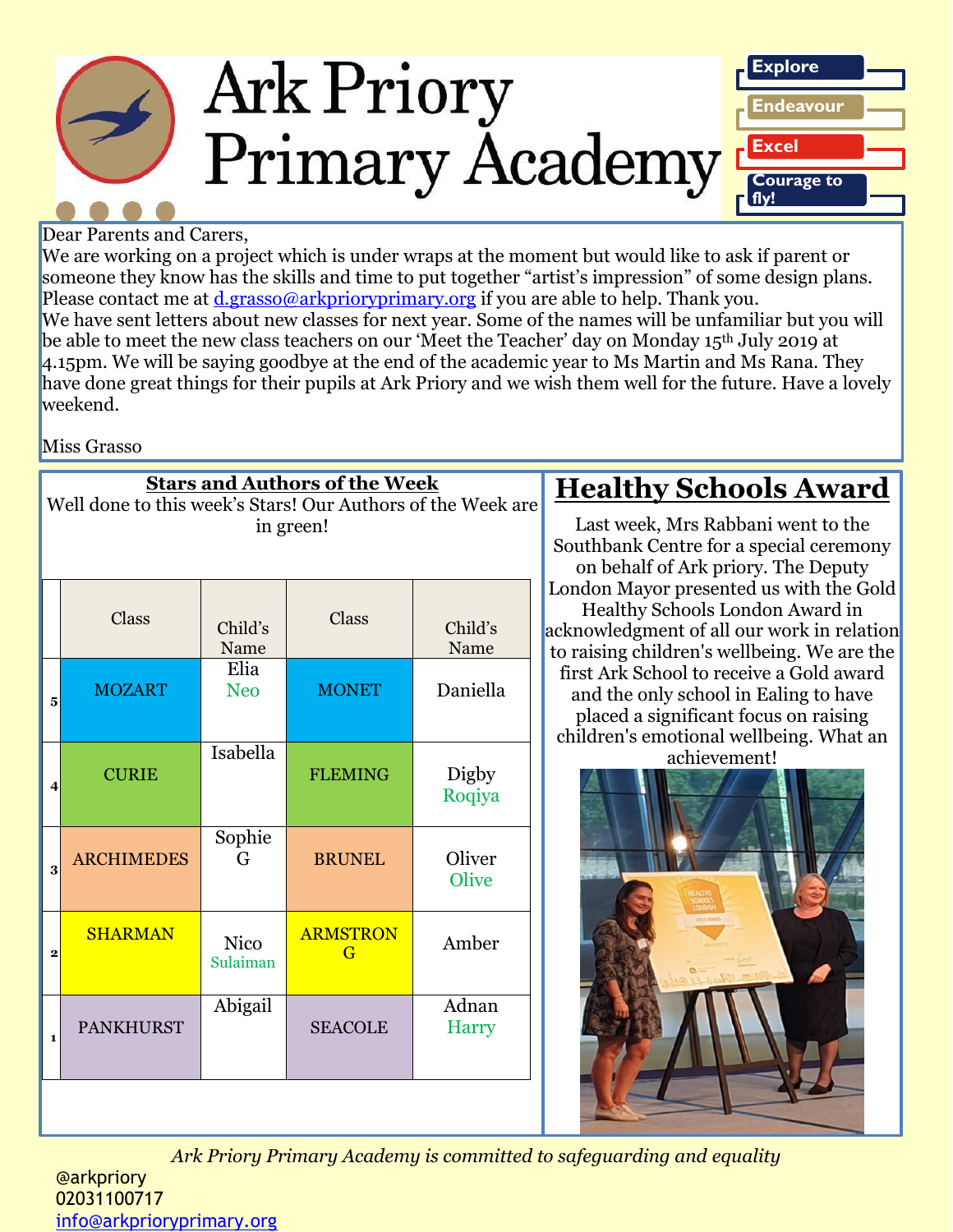

For 'Dream Big Week' Year 4 decided to create their very own Priory Aquarium. They spent the week researching fish that could survive living in school, what kind of jobs people might have if they worked in an aquarium and then decorated and making information sheets and word searches for all our lucky visitors.

Our Year 4 children loved it so much and were so proud of their work that they wanted to add this to the newsletter so that all their parents could see the finishing result. We are also very proud to announce the arrival of our pet fish, Mr Usain Bubbles and Goldie.

(If any parents would like to donate any fish tank decorations or food that would be really appreciated to make our guests feel at home)

# **KS2 Sports Day at Ark Acton**

This week on Thursday, KS2 had a fantastic Sports Day at Ark Acton Academy. It was a very hot day but the children endeavoured and excelled in all the sporting events, such as the long distance run and the 'egg and spoon' race. Thank you to all the parents who attended and also those who took part in the exciting parent's race. Our winners were Caroline Milnes and Mr Lawrence. Well done to you both! I would like to take this opportunity to thank all the staff and pupils at Ark Acton who supported us to host such a wonderful day and of course to Miss Mason, our Sports lead who organised the entire event. Well done team Priory!



#### **Ark Soane Opening Evening**

We are excited to announce the opening of the new Ark Soane Academy in September 2020. We are hosting an open evening to introduce the school to perspective students and parents. This open evening will take place at **6pm on 8thJuly** at **Ark Byron Primary Academy, The Vale, Acton, London W3 7JT.**

*Ark Priory Primary Academy is committed to safeguarding and equality*  @arkpriory 02031100717 [info@arkprioryprimary.org](mailto:info@arkprioryprimary.org)  Ark Soane will be a brand new school in the heart of Acton which will deliver an excellent education for ark Priory Primary Academy is committed to sajeguaraing and equality.<br>Can be found on our website: http://arksoan.com/arksoane.org/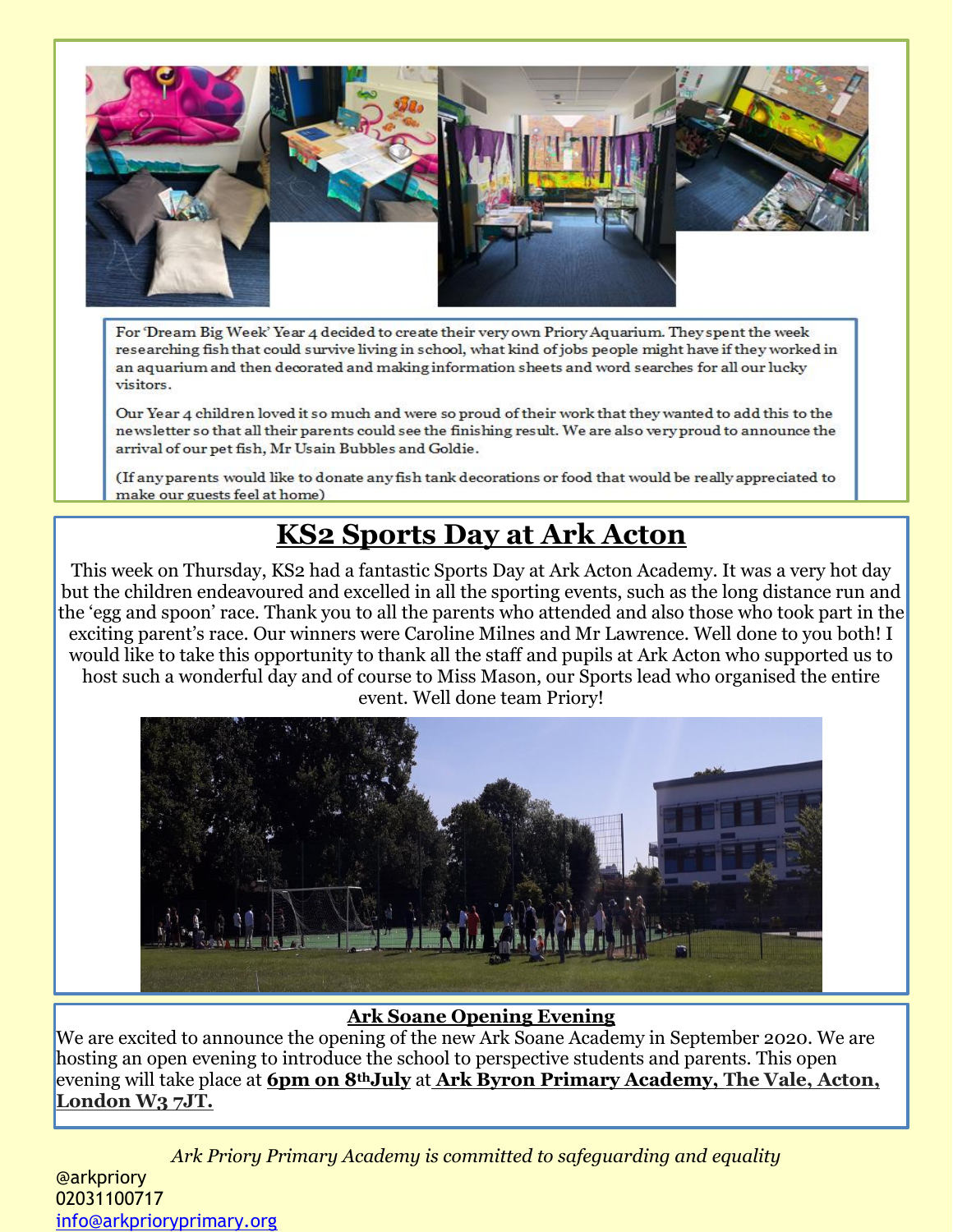

## **Trial Session**

#### *Thursday 11 July, 4-4:45m – Please Sign Up Below*



This is a kid-friendly class for ages toddlers and up, with something for everyone – get ready to move like the animals, dance, play and then relax. No prior yoga experience is necessary. Bring a mat if you have one!

£8 per adult, £5 per child [Sign up here](https://doodle.com/poll/w3e5d9byvx2f7ig2) (https://doodle.com/poll/w3e5d9byvx2f7ig2), or just turn up on the day!

This is a trial class, with regular sessions likely to start in September on Thursdays from 4-4:45pm.

**Benefits of kids and family yoga:** Yoga teaches children and adults to move and to pause with awareness and intention. We practice using our breath to create space between our thoughts and our reactions. Introduced at a young age, this powerful practice can serve children throughout their lives as they learn, grow, and transform into physically and mentally strong, flexible, and balanced adults. For adults, it's a way to reconnect with our playful selves and enjoy some time with our little ones. It's fun for the whole family!

**About Janine:** I started practicing yoga when I was about 10 years old, when my mum organised a kids yoga class at our house. This early exposure planted a seed, and my yoga practice has become a central

part of my adult life. Since 2013, I've shared this practice with children, young people and adults of all ages and various backgrounds in schools, yoga studios and charities. I completed my 200-hour and children's yoga teacher trainings in New York City. I work at Ark's central office and use the tools of yoga and mindfulness to support leadership development among diverse groups of youth and staff of mission-driven organisations. My classes are playful, fun, and creative, and almost always involving dancing in some way!



*Ark Priory Primary Academy is committed to safeguarding and equality*  @arkpriory 02031100717 [info@arkprioryprimary.org](mailto:info@arkprioryprimary.org)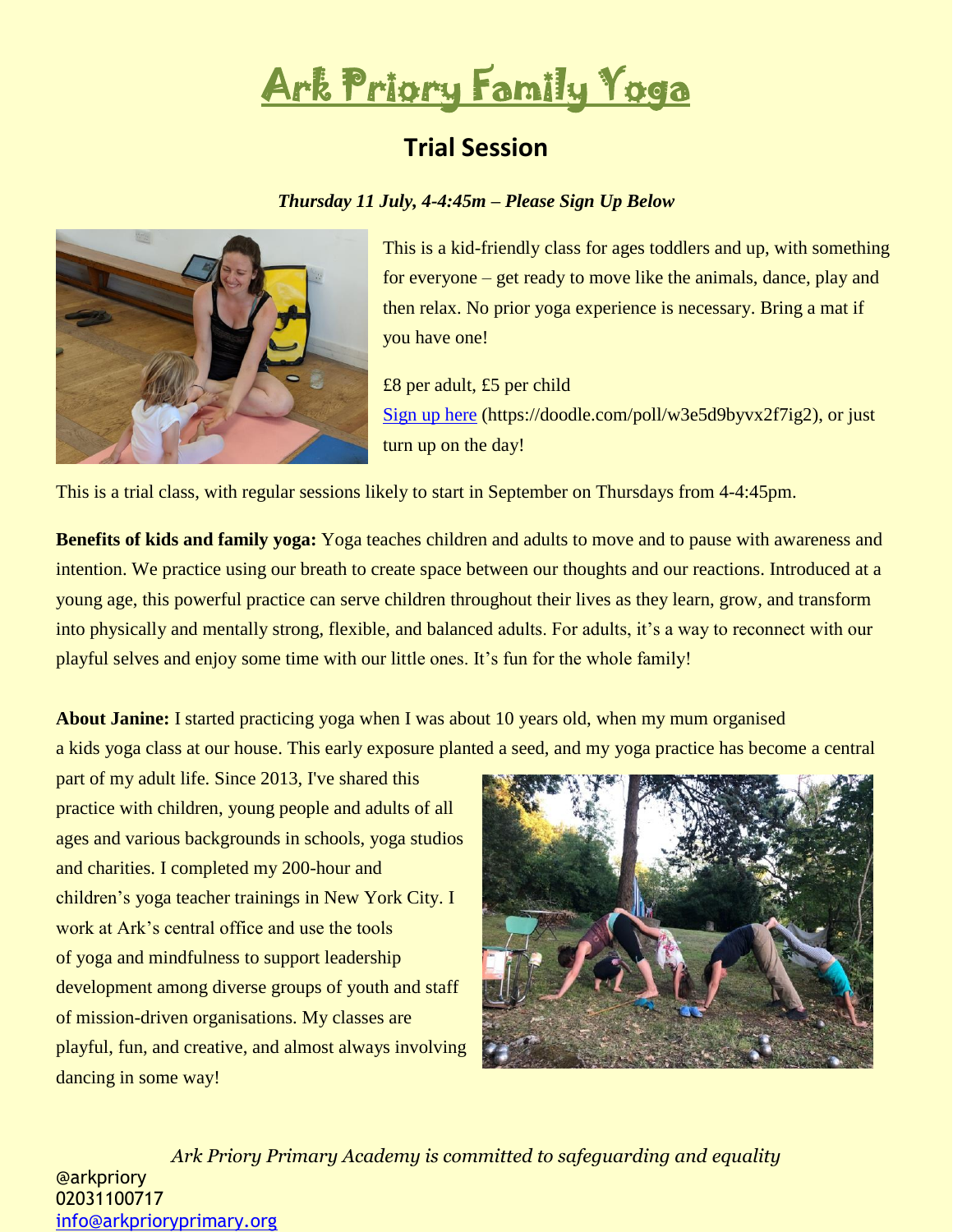# **Key Dates for Summer 2:**

## **Volunteers meeting**

Wednesday 10th July 2019 at 08.35 there will be a meeting for all the current parent volunteers. This includes both reading and the library volunteers.

## **Library**

The last week for children changing their books will be Monday 8th July 2019. On Monday **15th July 2019,** please can **all** children bring their library books back to school in order for an audit to be completed.

## **Safeguarding**

Just to clarify due to safety no children are allowed inside the classroom to pick collect items after the school day has ended. Thank you for your understanding in this matter.

*'Star of the Week' assemblies will now be held on Thursdays from June 27th 2019 as we have many events taking place on Friday this term. You will still receive a phone call from the office if your child will be the 'Star' in advance. Thank you for your continued support.*

*Monday 8th July: Year 2 Show (am) Tuesday 9th July: Year 2 Show (pm) Tuesday 9th July: Year 1 trip Tuesday 9th July: EYFS Sports Day at Ark Priory (am) Thursday 11th July: SOTW assembly Friday 12th July: KS1 Sports Day at Ark Priory (am) Monday 15th July: End of Year Reports out Monday 15th July: Meet the teacher evening at 4.15pm Wednesday 17th July: Year 4 Fashion Show at 2.30pm Tuesday 23rd July: School closes at 12pm for Summer holidays*

## *EYFS Key Dates*

*-Reception Sports Day 9-10am Tuesday 9th July -Nursery AM Sports Day 10.45-11.30am Tuesday 9th july -Nursery PM Sports Day 3-3.45pm Tuesday 9th July -Nursery Summer Celebration 18th July – Nursery am at 10.30am/ Nursery pm at 2pm -Reception End of Year Celebration 19th July at 9am*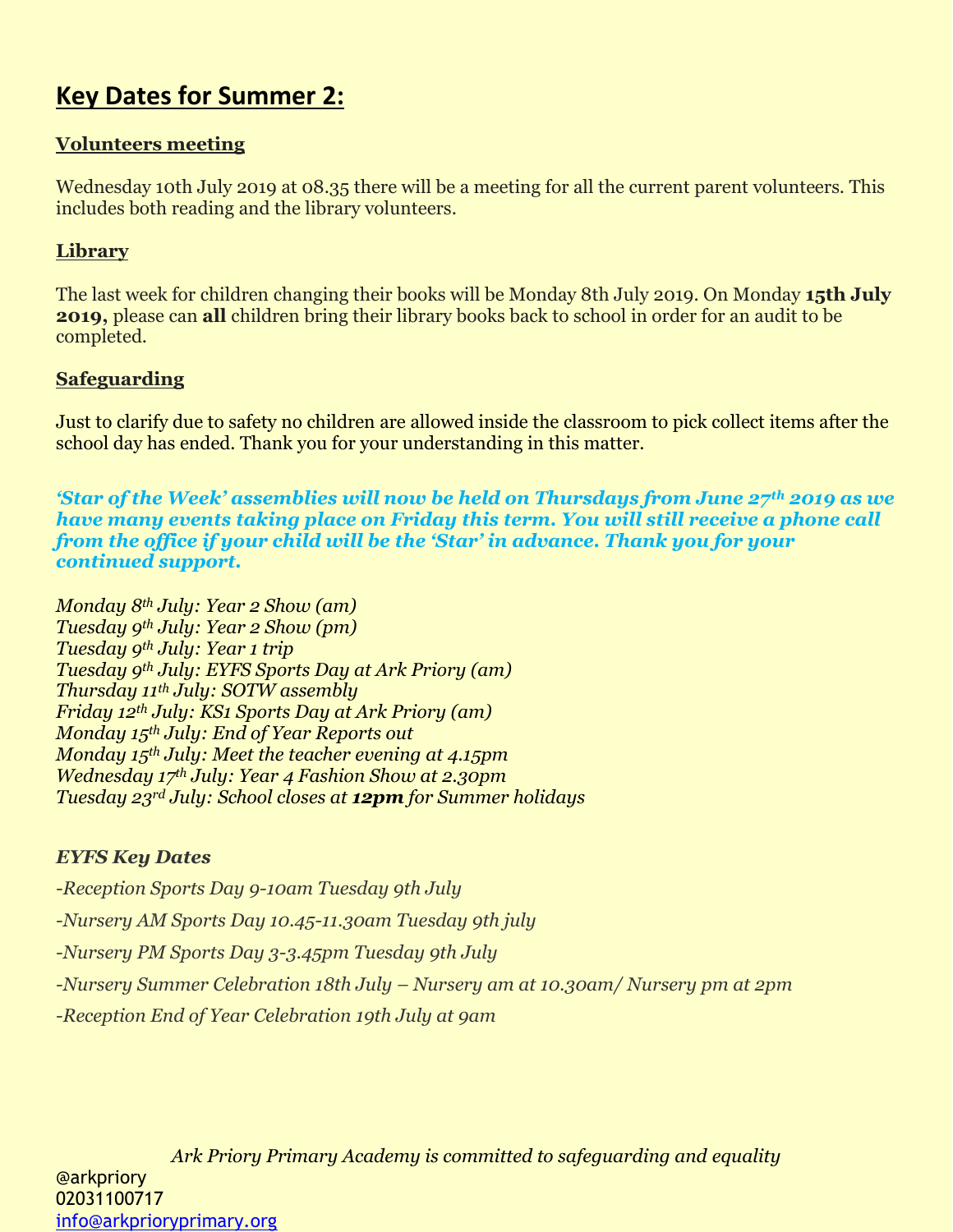# **Notices from APPAA - Ark Priory Primary Academy Association**

**Follow us on Twitter @APPAA\_ArkPriory Contact us at: [appaacommittee@gmail.com](mailto:appaacommittee@gmail.com)**

#### **'Festival of Fun' - Ark Priory Summer Fair 2019!**

Thank you to everyone who organised, baked, crafted, collected, designed, donated, ran errands, ran a stall, came along to support us on the day, or participated in so many other ways to make the Ark Priory Summer Fair a huge success. The day was hot and very hard work for some, and we really could have done with more volunteers, so we particularly thank those who went above and beyond on the day, helping to set up from early morning, working on the stalls for hours, or clearing up, and we also thank the Summer Fair Committee, for days of behind the scenes organisation.

#### **We are pleased to advise that this event has raised £5918 (from on the day sales and associated sponsorships) towards school enrichment trips and activities!!!**

Special thanks again to:

- Our headline sponsors **KFH Estate Agents** for their overall sponsorship and enthusiastic participation on the day.
- Shooting Starz for the great sporting activities in the MUGA
- Rose Ballet for the performances, Elevate Dance for the fabulous dance display and workshop, and the teachers for preparing the children for lovely musical performances.
- External Stallholders Basil & Toms, Unconditional Beauty, and Advance Academy
- Dan Wilkin at Deadeye Design for poster, brochure and raffle artwork
- Blissetts for their generosity in the printing costs of the brochure, and all the businesses who took out an advert. Remember to look through the brochure handed out at the event for details of the local businesses that supported us, and follow APPAA on Twitter @APPAA\_ArkPriory to help us support them further. (Any parents/carers who missed the event and would like a copy of the brochure, please contact [appaacommittee@gmail.com](mailto:appaacommittee@gmail.com) as we have the last few available)
- Fragola Cafe for their generosity in the ice cream costs
- To all the businesses in the wider community who generously donated to the raffle (see list attached of our lucky winners - all prizewinners have now been contacted).
- To the teachers and support staff for their active participation in the planning and execution of this years Summer Fair
- To the APPAA Summer Fair Committee 2019 and the parents in the community who worked so hard to make this event happen.

#### **APPAA needs you!**

APPAA - the Parents Association to which you all belong - requires your help! As this school year comes to an end, and people step down from their roles within APPAA , we start to think of the next school year where we would love new members to step up to ensure the continuation of the association. We require:

**Cont…**

*Ark Priory Primary Academy is committed to safeguarding and equality*  @arkpriory 02031100717 [info@arkprioryprimary.org](mailto:info@arkprioryprimary.org)